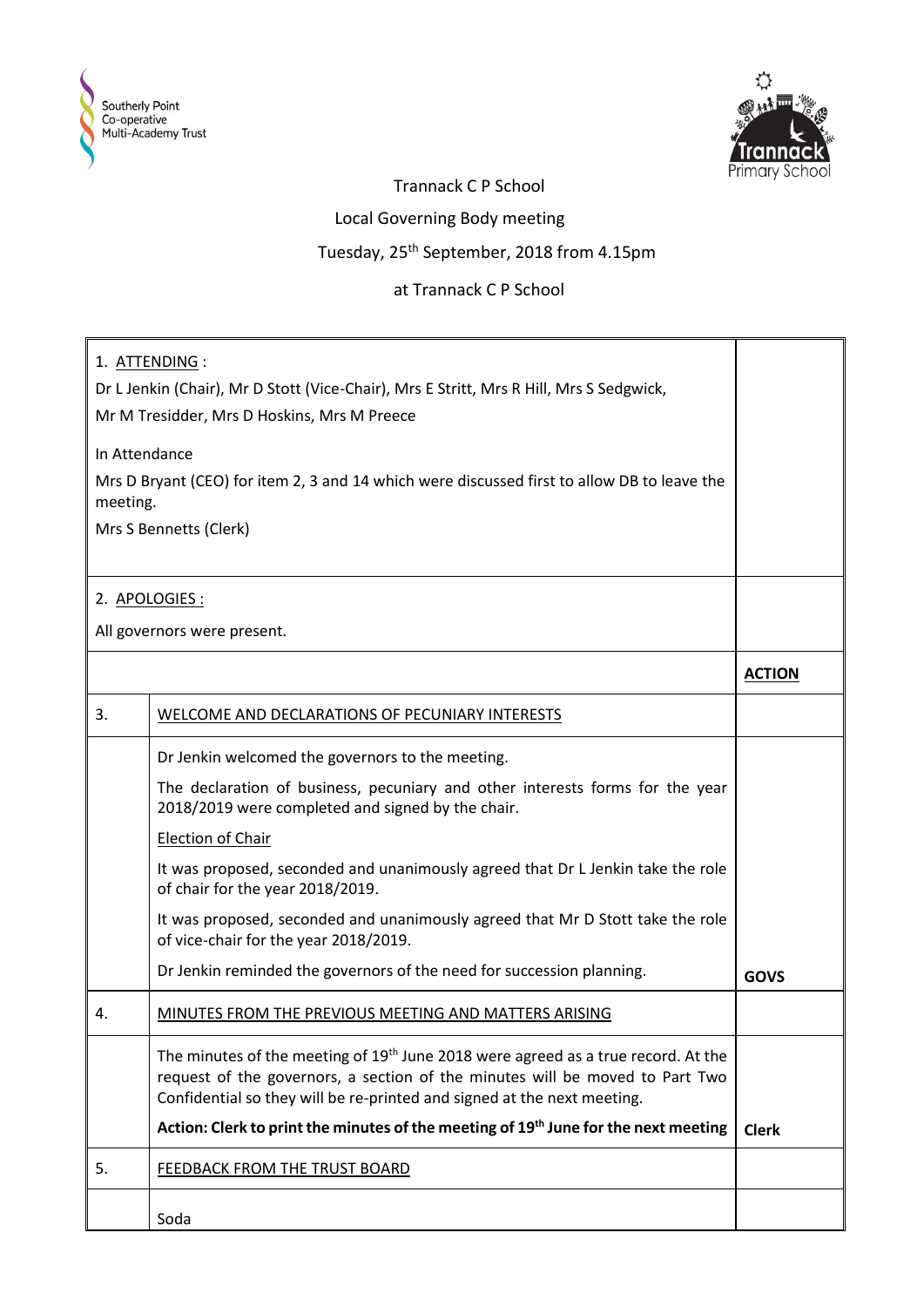|    | In the past, governor monitoring has be through learning walks and lesson<br>observations which have become less important. Monitoring should reflect the<br>actions on the SDP and governors need to understand how the SDP is unfolding<br>throughout the year asking challenging questions to ensure that the SDP is<br>meeting the needs of the school.                                                                                                                                                                                                                                                                                                                                       |  |
|----|---------------------------------------------------------------------------------------------------------------------------------------------------------------------------------------------------------------------------------------------------------------------------------------------------------------------------------------------------------------------------------------------------------------------------------------------------------------------------------------------------------------------------------------------------------------------------------------------------------------------------------------------------------------------------------------------------|--|
|    | <b>Structured Questions</b><br>A list of the structured questions had been circulated to governors. (See Item 10)                                                                                                                                                                                                                                                                                                                                                                                                                                                                                                                                                                                 |  |
| 6. | FEEDBACK FROM THE FORUM                                                                                                                                                                                                                                                                                                                                                                                                                                                                                                                                                                                                                                                                           |  |
|    | The forum was attended by three parents and LJ. It is proposed they be held at<br>different times and days. Discussions included use of the community space, Run a<br>Mile and What is a school like?                                                                                                                                                                                                                                                                                                                                                                                                                                                                                             |  |
| 7. | NOTIFICATION OF ANY NEWLY APPOINTED GOVERNORS / RESIGNATIONS                                                                                                                                                                                                                                                                                                                                                                                                                                                                                                                                                                                                                                      |  |
|    | Governors' Roles                                                                                                                                                                                                                                                                                                                                                                                                                                                                                                                                                                                                                                                                                  |  |
|    | The following roles were agreed                                                                                                                                                                                                                                                                                                                                                                                                                                                                                                                                                                                                                                                                   |  |
|    | <b>DSEN: Mr M Tresidder</b>                                                                                                                                                                                                                                                                                                                                                                                                                                                                                                                                                                                                                                                                       |  |
|    | Safeguarding: Mrs S Sedgewick<br>Looked After Children: Mrs D Hoskins                                                                                                                                                                                                                                                                                                                                                                                                                                                                                                                                                                                                                             |  |
|    | Whistleblowing: Mrs R Hill                                                                                                                                                                                                                                                                                                                                                                                                                                                                                                                                                                                                                                                                        |  |
|    | Pupil Premium: Mrs D Hoskins<br>Values/PHSE: Mrs R Hill                                                                                                                                                                                                                                                                                                                                                                                                                                                                                                                                                                                                                                           |  |
|    | The SODA states that the role of Health and Safety is being met by Dave Ellis the<br>Estates Manager but the governors agreed that Dave Stott should take some active<br>role in this area.                                                                                                                                                                                                                                                                                                                                                                                                                                                                                                       |  |
|    | Governors' Code of Conduct                                                                                                                                                                                                                                                                                                                                                                                                                                                                                                                                                                                                                                                                        |  |
|    | All governors signed the Governors' Code of Conduct                                                                                                                                                                                                                                                                                                                                                                                                                                                                                                                                                                                                                                               |  |
|    | MP informed the meeting that she will tender her resignation as a governor after<br>January.                                                                                                                                                                                                                                                                                                                                                                                                                                                                                                                                                                                                      |  |
| 8. | HEADTEACHER'S REPORT [TERMLY, INCLUDING FRONT PAGE SUMMARY DATA]                                                                                                                                                                                                                                                                                                                                                                                                                                                                                                                                                                                                                                  |  |
|    | ES presented her report and made the following comments:                                                                                                                                                                                                                                                                                                                                                                                                                                                                                                                                                                                                                                          |  |
|    | The key thing on the report is the data which the school is very pleased with. KS2<br>results show that Trannack School has exceeded the national percentage for those<br>working at or above expectation in reading, writing, mathematics and combined<br>although did not meet the national percentage for grammar, punctuation and<br>spelling. Data also shows that Trannack School exceeded the national percentage<br>of children working at greater depth in reading, writing and mathematics but not<br>for grammar, punctuation and spelling. 15% of KS2 children are working at greater<br>depth in reading, writing and mathematics combined. There is no national figure<br>for this. |  |
|    | ES presented the KS1 data, informing governors that 78% of the 9 pupils were<br>working at or above expected in reading, 76% in writing and 67% in maths.                                                                                                                                                                                                                                                                                                                                                                                                                                                                                                                                         |  |
|    | There was a 100% pass rate for the Year 1 phonics.                                                                                                                                                                                                                                                                                                                                                                                                                                                                                                                                                                                                                                                |  |
|    | 73% of children secured a 'Good Level of Development' in the EYFS compared to<br>71% nationally.                                                                                                                                                                                                                                                                                                                                                                                                                                                                                                                                                                                                  |  |
|    | The results will be posted on the school website.                                                                                                                                                                                                                                                                                                                                                                                                                                                                                                                                                                                                                                                 |  |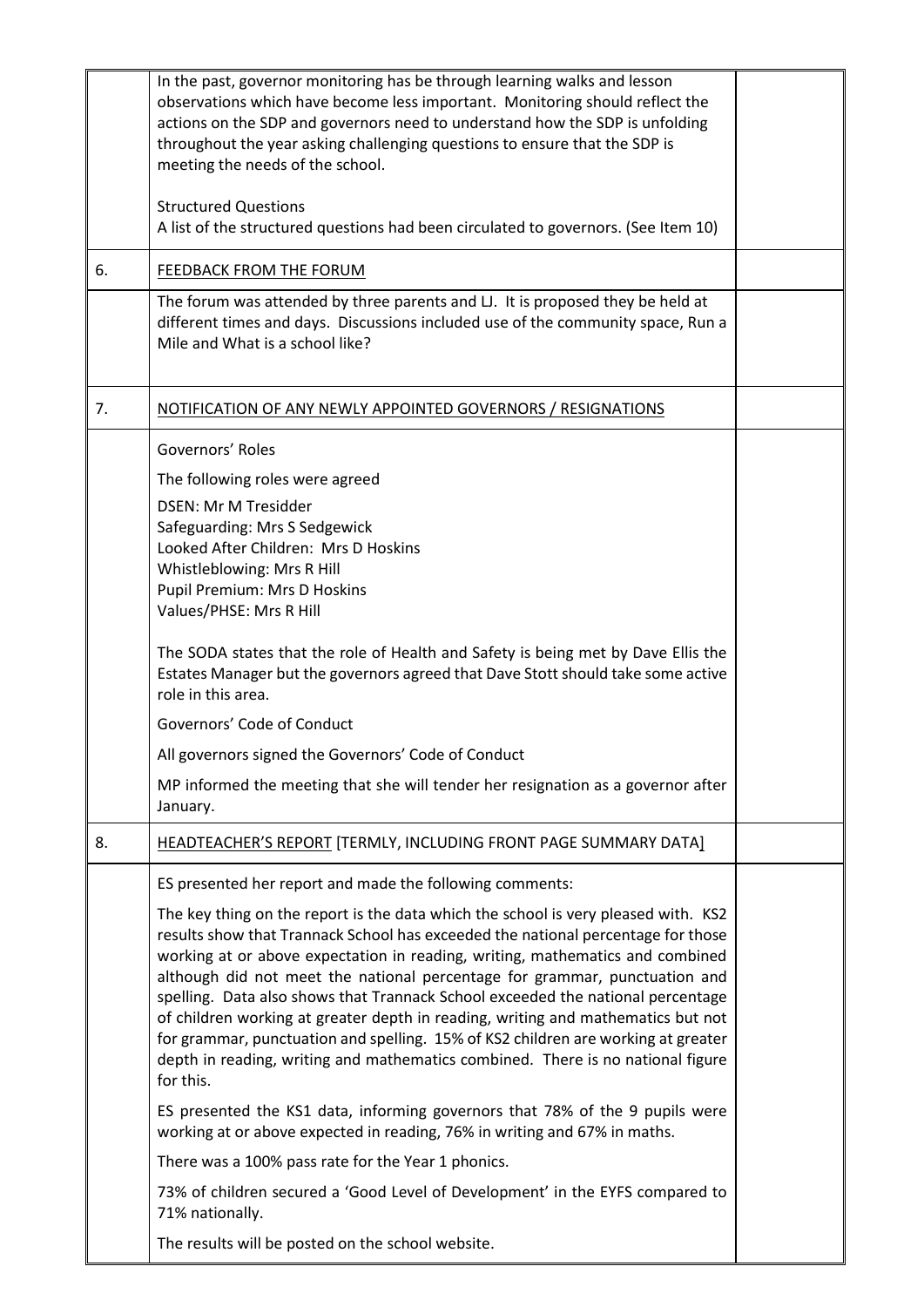| 9.  | ES presented the Pupil Premium data, explaining the gap for RWM combined<br>stands at +15 compared to -21 nationally.<br>The school is proud of their swimming achievements.<br>All children swim on Fridays. Numbers in the shallow end are quite high so the<br>children in reception do not start until later in the year when some of the children<br>have moved up a group.                                                                                                                                                                                                                                                                                    |                                                                                                                                                                                                                                                                                                                                                                                                                                                                                                                                                                                                                                                                                            |  |
|-----|---------------------------------------------------------------------------------------------------------------------------------------------------------------------------------------------------------------------------------------------------------------------------------------------------------------------------------------------------------------------------------------------------------------------------------------------------------------------------------------------------------------------------------------------------------------------------------------------------------------------------------------------------------------------|--------------------------------------------------------------------------------------------------------------------------------------------------------------------------------------------------------------------------------------------------------------------------------------------------------------------------------------------------------------------------------------------------------------------------------------------------------------------------------------------------------------------------------------------------------------------------------------------------------------------------------------------------------------------------------------------|--|
|     | SAFEGUARDING GOVERNOR'S REPORT [STRUCTURED QUESTIONS] [TERMLY]<br>The revised Keeping Children Safe in Education document has been received and<br>the Safeguarding Policy will be reviewed in the light of this.<br>Governors are required to read and sign to confirm they have read the document.<br>Part One has been sent to staff who have signed to confirm they have read it.<br>Safeguarding training for governors will be held on October 9th.<br>ES has received feedback from the S157. It was suggested that ES should not<br>complete the return on her own, although she was supported in this, it was not<br>noted on the form.                    |                                                                                                                                                                                                                                                                                                                                                                                                                                                                                                                                                                                                                                                                                            |  |
| 10. | SELECTED TOPICS FROM STRUCTURED QUESTIONS                                                                                                                                                                                                                                                                                                                                                                                                                                                                                                                                                                                                                           |                                                                                                                                                                                                                                                                                                                                                                                                                                                                                                                                                                                                                                                                                            |  |
|     | <b>Safeguarding:</b><br>When was your Single Central<br>Record last checked? By who?<br>What were the<br>outcomes/actions arising?<br>When was your most recent<br>$\bullet$<br><b>Trust Designated Safeguarding</b><br>Officer visit? What was the<br>focus on the visit? What was the<br>outcome/action arising?<br>What action has been taken on<br>the council's feedback on the<br>S157?<br>What reassurances can you give<br>that the actions have been<br>robust?<br>How many new cases typically<br>are you encountering each<br>month/term? What is the<br>school's capacity to deal with<br>these?<br>How are you prioritising these<br>children's needs? | <b>Responses:</b><br>The SCR needs to be checked.<br>Chris Powley and Tony Flint visited<br>the school.<br>A new safeguarding governor has<br>been appointed<br>Governors need to have input in<br>completing the document.<br>It is confirmed that actions will be<br>robust.<br>Not a large number.<br>The introduction of the My Concern<br>portal has been really useful. It<br>streamlines concerns and generates<br>its own chronology.<br>Use of the software will be<br>disseminated to the DSL and all<br>staff. The DSL will have a higher<br>level of access.<br>As a small school, there is no need<br>to prioritise as all concerns are dealt<br>with as and when they arise. |  |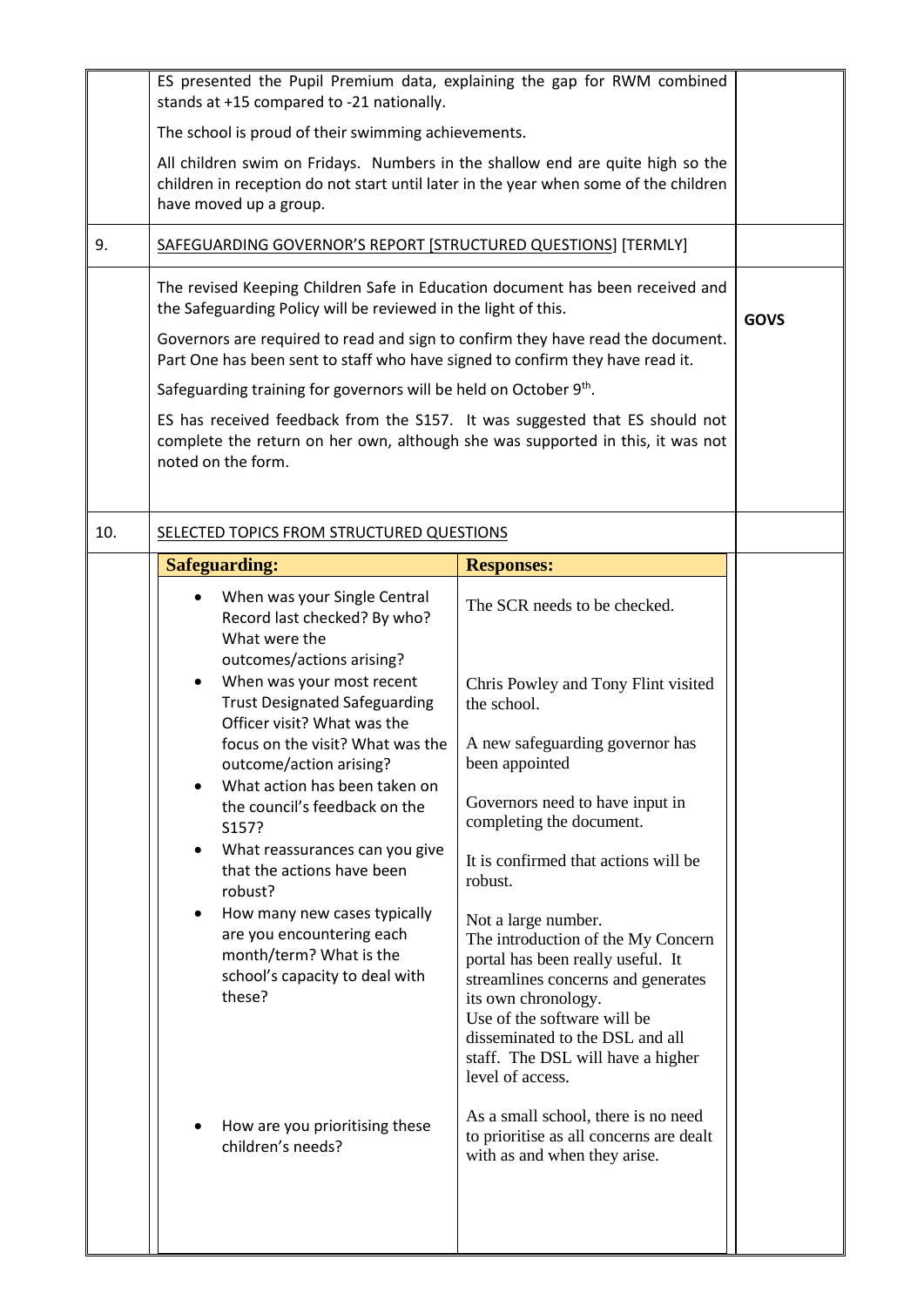|     | <b>Communication:</b>                                                                                                                                                                    | <b>Responses</b>                                                                                                                                                                                                                                                                                                                                                                      |    |
|-----|------------------------------------------------------------------------------------------------------------------------------------------------------------------------------------------|---------------------------------------------------------------------------------------------------------------------------------------------------------------------------------------------------------------------------------------------------------------------------------------------------------------------------------------------------------------------------------------|----|
|     | Have all governors received the<br>monthly CEO newsletter and<br>weekly Trust Bulletin?                                                                                                  | The governors are emailed the<br>weekly and monthly bulletins.                                                                                                                                                                                                                                                                                                                        |    |
|     | How are these shared with<br>$\bullet$<br>parents, staff and the<br>community?<br>How do you know this is                                                                                | The CEO bulletin is attached to the<br>newsletter, emailed to parents and<br>pinned on the notice board. The<br>weekly bulletin is emailed to staff.<br>Staff have confirmed that they have                                                                                                                                                                                           |    |
|     | happening?                                                                                                                                                                               | noted the copy on the notice board<br>and received the emails.                                                                                                                                                                                                                                                                                                                        |    |
|     | What feedback have you had<br>on the school's communication<br>- are stakeholders happy with<br>the website, weekly newsletter,<br>text alerts etc?                                      | On visiting the school most<br>prospective parents have mentioned<br>that they have looked at the website.<br>Parents are happy with the newsletter<br>although it sometimes needs better<br>proof reading.<br>Text alerts work well.<br>Sailing falls outside the<br>communication of the school but can<br>be added to the text messaging. This<br>will be looked at for next year. |    |
|     | How do you make provision for<br>٠<br>parents whose children are not<br>good at ensuring their parents<br>receive the information?                                                       | Information can be emailed or pinned<br>on the noticeboard. If the eldest<br>child is unreliable, letters are sent<br>home with a younger child.                                                                                                                                                                                                                                      |    |
|     | How are you ensuring equity<br>for all parties?                                                                                                                                          | Everyone gets a paper copy with the<br>name written on it to ensure it goes to<br>the correct person.                                                                                                                                                                                                                                                                                 |    |
|     | Are there any particular needs<br>٠<br>in our community in respect of<br>communication flow and how<br>are you dealing with these (e.g<br>deaf parents; English as a<br>second language) | There are no known particular needs<br>at the moment.                                                                                                                                                                                                                                                                                                                                 |    |
|     | What is the feedback from the<br>latest Forum meeting?                                                                                                                                   | This has already been covered in the<br>minutes.                                                                                                                                                                                                                                                                                                                                      |    |
| 11. | <b>FEEDBACK ON GOVERNOR MONITORING VISITS</b>                                                                                                                                            |                                                                                                                                                                                                                                                                                                                                                                                       |    |
|     | There have been no monitoring visits.                                                                                                                                                    |                                                                                                                                                                                                                                                                                                                                                                                       |    |
|     | The School Improvement Plan has been circulated to governors who will check that<br>the targets are being met. Dates and format of monitoring visits to be arranged                      |                                                                                                                                                                                                                                                                                                                                                                                       |    |
|     | ACTION: ES to suggest dates and prepare a format for monitoring for governors.                                                                                                           |                                                                                                                                                                                                                                                                                                                                                                                       | ES |
|     | The school will be visited by the School Improvement Partner, will have a Maths<br>audit and a visit from the Hub Leader this term, so Governors agreed that feedback                    |                                                                                                                                                                                                                                                                                                                                                                                       |    |